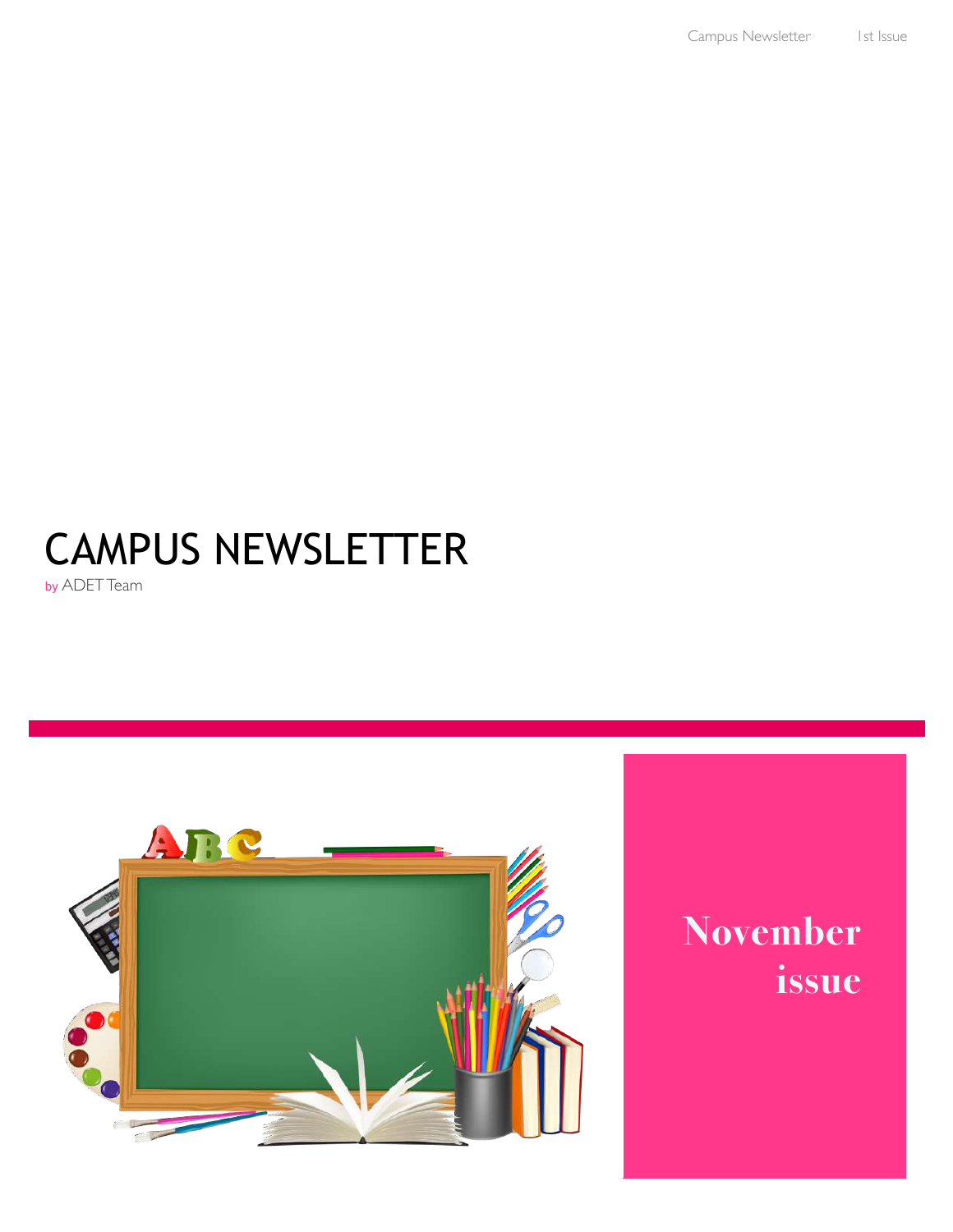#### EDUTAINMENT NEWSLETTER IN THIS ISSUE IN THIS ISSUE IN THIS ISSUE IN THIS ISSUE IN THIS ISSUE

*Campus Newsletter is a platform meant to update and inform parents of the happenings at the ADET campus as well as to the progress all other programs that fall under the ADET umbrella.*

The Opening Exhibition - Pg. 5

Nat Geo "Umsuka" Cradle Ambassadors Retreat - Pg. 7

Grandparent's Day at Frederic Place Old Age Home - Pg. 4

King & Queen of ADET - Pg. 3

### **Registrations for 2018**

**Registrations for 2018 are OFFICIALLY open!**

2017 is about to come to an end and it has been an amazing year at ADET. However, in order for us to keep everything in order, we need to know which students will be joining us in the new year. Registration is currently open to current students. New students can start applying from the 4th of December. The cost for English literacy (Reading Eggs) for the whole year is R236.50 and the cost for Mathematics (Matific) for the whole year is R140.00. Costs include two weekly lessons as well as a light lunch after each lesson. There are also extra curricular activities like dancing and art available.



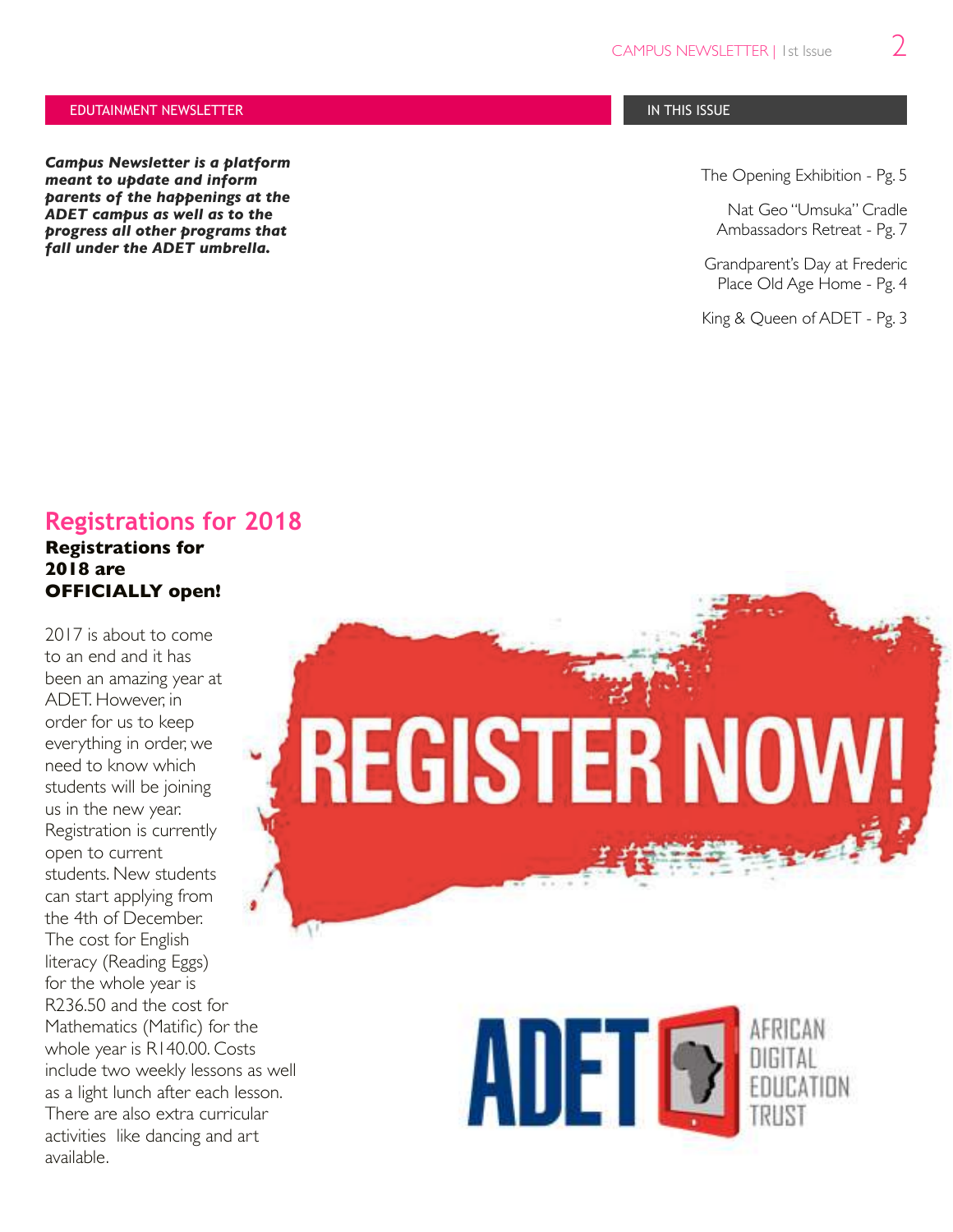### **King and Queen of ADET**

by Supplied

The time has come for our very first King and Queen pageant for our ADET learners!

The pageant will be held at the Campus on the 25th of November and the show kicks off at 12pm. Parents and family members of the contestants are encouraged to come and show support for their little ones as the main aim of the pageant is to remind our young ones of our unwavering support. The contestants will have a talent portion, which will highlight their natural gifts and popular local dance groups "Undecided" and "Sleepless" will keep us entertained.

Food and drinks will be sold on the premises and secure parking will be available.

To RSVP, please email [info@africandet.org](mailto:info@africandet.org).

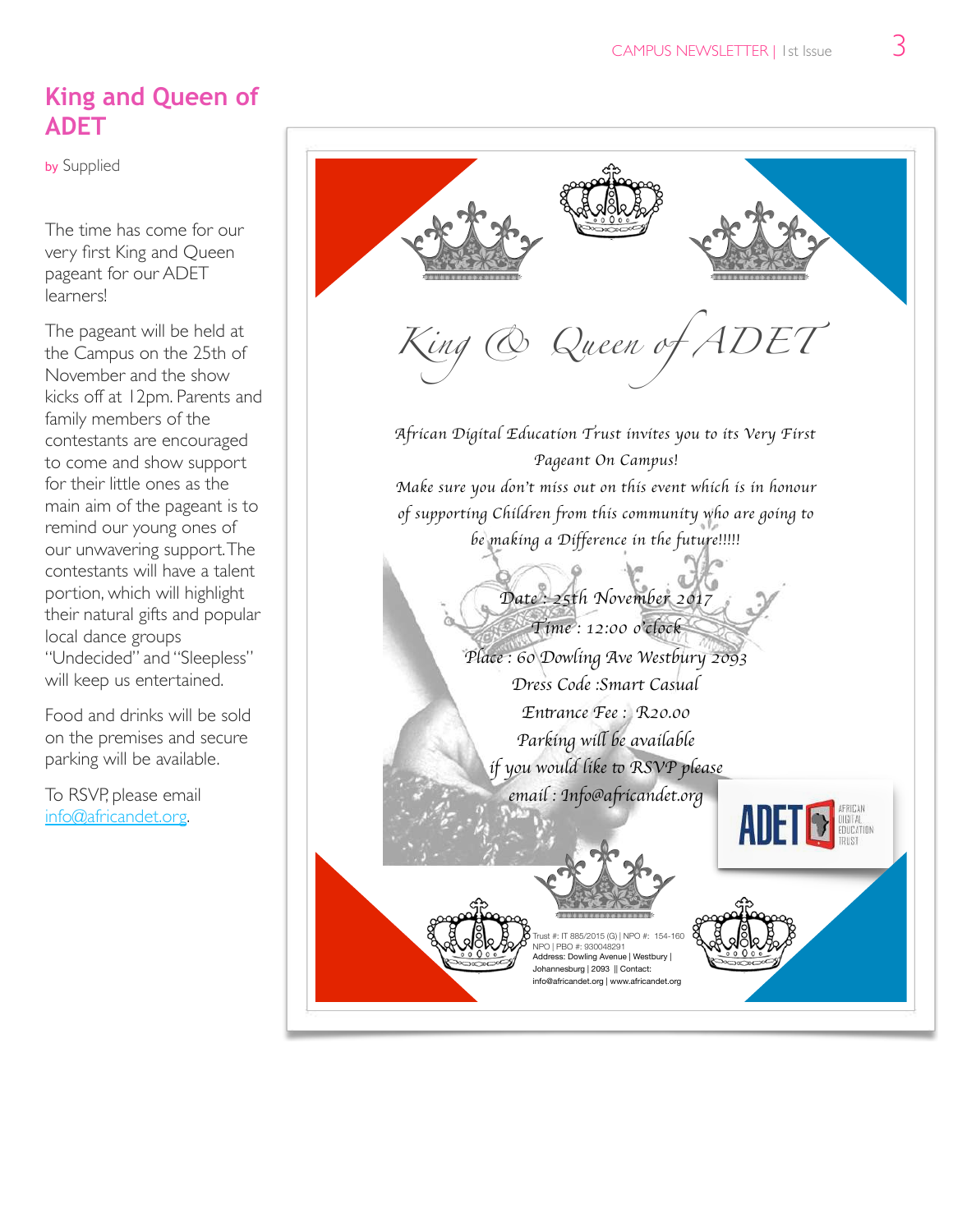### Grandparent's Day at Frederic Place Old Aged Home

by Sphiwe Zikalala

On the 27th of October, our learners were invited to Frederic Place Old Age Home to celebrate their first annual Grandparents Day. The grandparents were treated to some wonderful dance routines by our learners who not only benefit academically at the campus but also do recreational activities like dancing on days they don't attend class.

Frederic Place was founded in 1978 as a project of the Society of St. Vincent de Paul, to provide a haven for destitute older persons of all backgrounds. It is located at number 28 Riversdale Street, Coronationville.

The learners had an amazing time and learned a lot about grandparents and the importance of appreciating them. We would like to thank the team at Frederic Place Old Age Home for allowing us to be part of their Grandparents

Day this year and hope to be invited again!





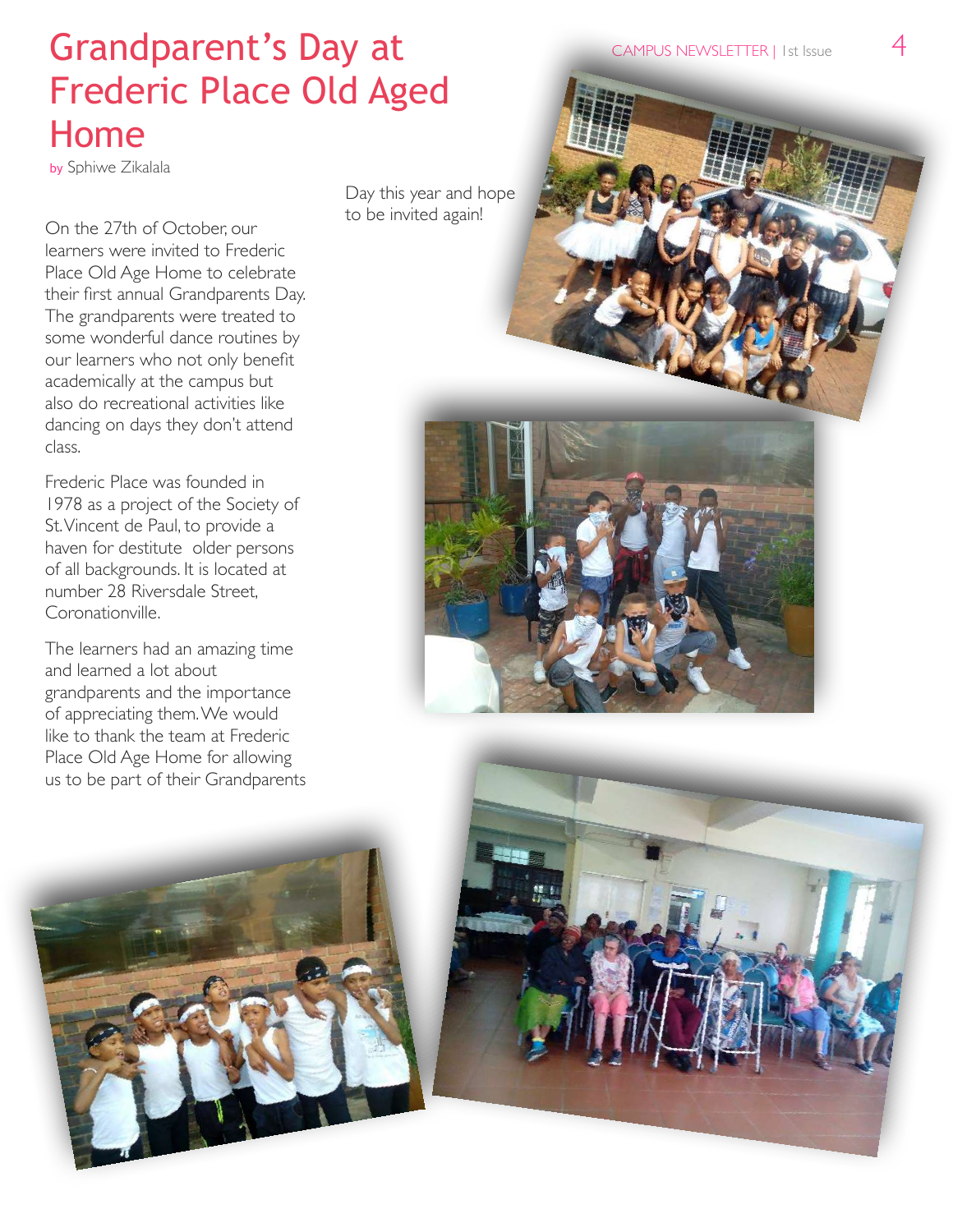### Opening Exhibition: Giving it Wings

by Supplied

#### The inaugural Cradle

Contemporary – a new art fair to be held three times a year – launches next month at the Cradle Boutique Hotel and will run from Thursday, 30 November to Sunday, 3 December.

Works by leading and emerging contemporary artists John Moore, Acun Masuku, Karin Dempsey Greenwood, and Manyatsa Monyamane will be on display and for sale, with all proceeds going to the African Digital Education Trust (ADET).

The hotel will also open a new permanent space - to be called the Cradle Art Gallery - during the exhibition.

Cradle Contemporary will open its doors on Thursday, 30 November, at 15:00 with an official launch and a cocktail party taking place at 18:00 on the same day.

To celebrate both the inaugural art fair and new art gallery, the Cradle Boutique Hotel is organising a host of events that will take place at the venue over the four days and which are aimed at art lovers, food and wine connoisseurs, music fans,

and families. These include:

- **•** The official opening of Cradle Contemporary and Cradle Art Gallery cocktail party - Thursday, 30 November, from 18:00 to 21:00
- **Craft beer pairing dinner -**Friday, 1 December, from 19:00
- $\supset$  Fabulous four-course wine pairing dinner - Saturday, 2 December, from 19:00
- **•** Posh picnic and jazz Saturday, 2 December, from 12:00
- **C** Gourmet shisa nyama -Sunday, 3 December, from 12:00



CAMPUS NEWSLETTER | 1st Issue 5

Families who attend on Saturday and Sunday can book their children into the Cradle Explorers' Club, which will have trained guides to take them on a two-hour nature walk. The cost is R80 per child for the trail and includes a picnic box lunch.

Bookings for lunch, dinner, and the children's club on 087 353 9599.

> You are invited to the inauguration of the **Cradle Contemporary**  & the opening of the **Cradle Art Gallery**

#### The opening exhibition **GIVING IT HORNS WINGS**

is a group showcase of **John Moore's ADET collection Acan Masuku Karin Dempsey Greenwood Manyatsa Monyamane** 

30 November 2017 15h00 – 21h00 Welcome and introduction 18h00

Cradle Boutique Hotel Kromdraai Road Cradle of Humankind GPS co-ordinates: 25° 55' 24''S 27° 51' 12''E

 All proceeds will go to African Digital Education Trust (NPO) Making Myths, Magic and Miracles – John Moore CRADLE CONTEMPORARY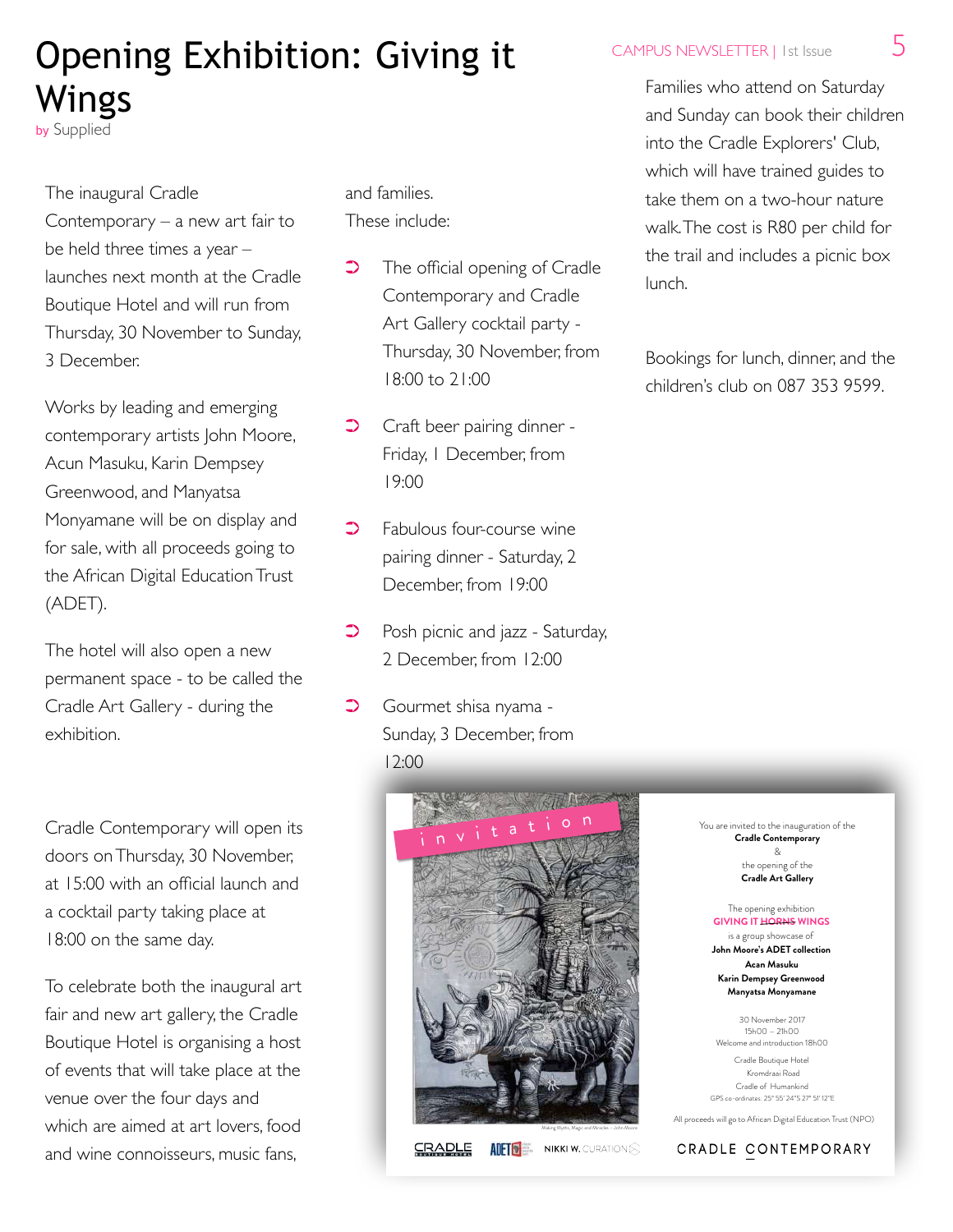









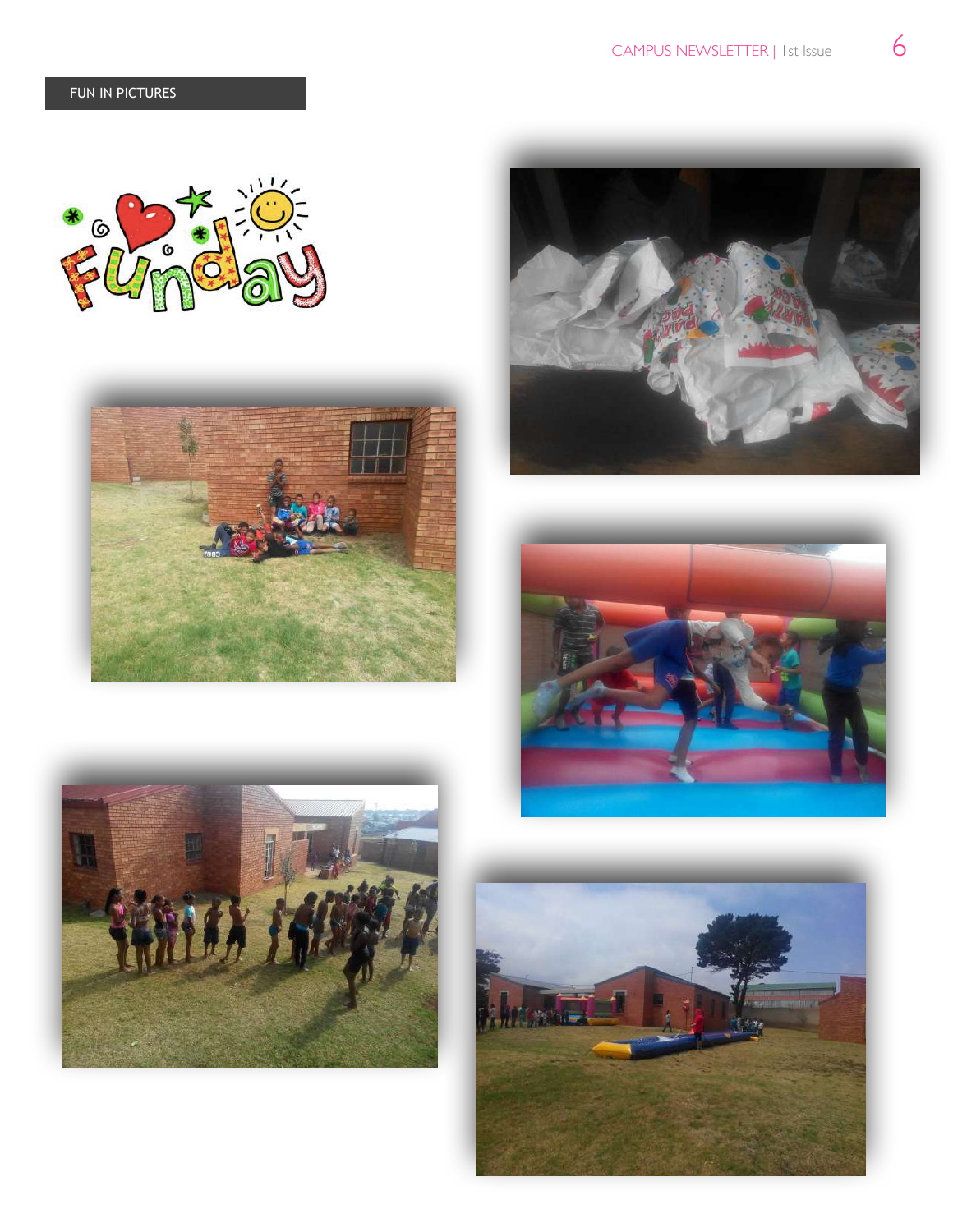### Nat Geo "Umsuka" Cradle Ambassadors Retreat

by Lindsay Hunter

The National Geographic "Umsuka" Public Palaeoanthropology Project (Nat Geo "Umsuka"), a program of the African Digital Education Trust (ADET), presented its second Cradle Ambassadors Retreat from 30 October – 1 November 2017. The three-day residential course took place at Maropeng the official visitors' centre of the Cradle of Humankind World Heritage Site (COH WHS)'s Hominin House educational facilities with 17 clientfacing hospitality employees from 9 establishments around the Cradle. The course was led by Nat Geo "Umsuka" Program Manager/ Facilitator (and 2013 Rising Star Expedition "Underground Astronaut" as well as 2014 NRF

Science Team Award recipient) Lindsay Hunter and cave geologist (and 2017 Wits Science Slam winner) Silindokuhle Mavuso. Together with guest speakers from the COH WHS Management Authority and the Westbury Youth Centre (WYC) they introduced participants to the history, science, and importance of the COH WHS, as well as to personal development skills during two days of classroom learning and activities. This was followed by a full day of Cradle touring, including the world famous hominin sites of Malapa (of *Australopithecus sediba* fame) and Gladysvale, and Sterkfontein Caves (where the famous "Mrs Ples" and "Little Foot" were recovered).